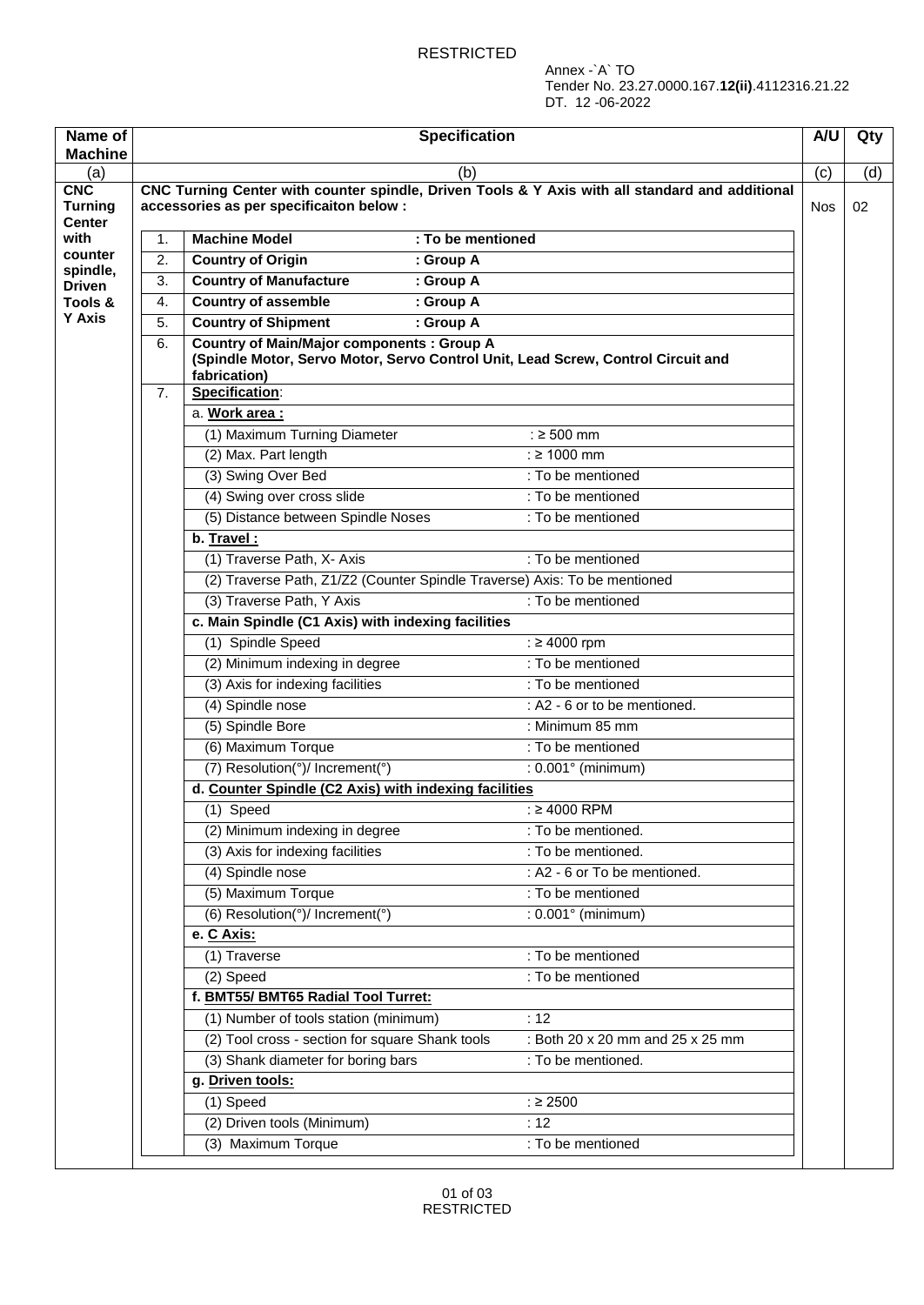| (a) | (b)                                                                                                                                                                                                            | (c) | (d) |
|-----|----------------------------------------------------------------------------------------------------------------------------------------------------------------------------------------------------------------|-----|-----|
|     |                                                                                                                                                                                                                |     |     |
|     | h. Rapid Speed:                                                                                                                                                                                                |     |     |
|     | $(1)$ X-Axis<br>: To be mentioned<br>: To be mentioned                                                                                                                                                         |     |     |
|     | (2) Z1/Z2 Axis                                                                                                                                                                                                 |     |     |
|     | $(3)$ Y Axis<br>: To be mentioned                                                                                                                                                                              |     |     |
|     | j. Bar feeder:                                                                                                                                                                                                 |     |     |
|     | : $\geq 85$ mm<br>(1) Bar diameter<br>: $\geq$ 1200 mm or to be mentioned                                                                                                                                      |     |     |
|     | (2) Bar length                                                                                                                                                                                                 |     |     |
|     | k. Steady rest (Optional)<br>: If available must be quoted separately.<br>I. Control system: Upgraded version of HAAS/SIEMENS/FANUC control system with manual guide-                                          |     |     |
|     | i/equivalent                                                                                                                                                                                                   |     |     |
|     | : To be mentioned<br>m. Tool measuring Probe (Automatic/ Manual)                                                                                                                                               |     |     |
|     | n. The following Holders/Cutters/Items (if not included in the standard/ additional/<br>optional/ special items list-serial 8.a below) must be supplied with the machine and<br>price to be quoted separately: |     |     |
|     | (1) 1 x face and O.D turning holder                                                                                                                                                                            |     |     |
|     | (2) 1 Set x ER25 Spring collate                                                                                                                                                                                |     |     |
|     | (3) 1 x Four-fold O.D. turning tool holder                                                                                                                                                                     |     |     |
|     | (4) 1 x Facing and I.D. turning holder<br>(5) 2 x I.D. turning tool holder Ø32 mm                                                                                                                              |     |     |
|     | (6) 1 x Reduction bushing Ø20 mm                                                                                                                                                                               |     |     |
|     | (7) 1 x Reduction bushing Ø25 mm                                                                                                                                                                               |     |     |
|     | (8) 1 x Cut-off holder                                                                                                                                                                                         |     |     |
|     | (9) 2 x Drilling/milling holder<br>(10) 2 x Angular milling holder                                                                                                                                             |     |     |
|     | p. Following Items must be supplied with the machine and price to be quoted separately:                                                                                                                        |     |     |
|     | (1) 3 Jaw Chuck dia 200 mm hard and soft Jaw : 01 Set                                                                                                                                                          |     |     |
|     | (2) Jaw Chuck dia 175 mm with hard and soft Jaw : 01 Set                                                                                                                                                       |     |     |
|     | (3) Chip Conveyor System: 01 Set<br>(4) Bar Feeder LM 1200 or equivalent : 01 Set                                                                                                                              |     |     |
|     | (5) Finished Parts Catcher and Conveyor : 01 Set                                                                                                                                                               |     |     |
|     | (6) Automatic Tool Presetter : 01 Set                                                                                                                                                                          |     |     |
|     | (7) Tool Load monitoring System : 01 Set                                                                                                                                                                       |     |     |
|     | (8) Alignment tool Holder to check turret alignment-BMT55P or equivalent: 01 Set                                                                                                                               |     |     |
|     | (9) Electronic Hand wheel: 01 Set<br>(10) Air Condition unit for electrical cabinet : 01 Set                                                                                                                   |     |     |
|     | (11) Machine Status Lamp: 01 Set                                                                                                                                                                               |     |     |
|     | <b>Terms and Conditions:</b><br>8.                                                                                                                                                                             |     |     |
|     | a. All standard and additional accessories/items/attachments must be supplied along with the                                                                                                                   |     |     |
|     | machine and the list of the same must be submitted with quoted price separately.                                                                                                                               |     |     |
|     | b. List of all optional items must be submitted with quoted price separately.<br>c. Pre-Shipment Inspection:                                                                                                   |     |     |
|     | (1) Pre-shipment Inspection (PSI) will be carried out by BOF at the discretion of BOF authority                                                                                                                |     |     |
|     | and all cost will be borne by BOF. The team may be comprised of 03 (Three) BOF personnel                                                                                                                       |     |     |
|     | for a period of 04 (four) working days excluding journey period.                                                                                                                                               |     |     |
|     | (2) Supplier must submit details plan of PSI (Modus Operandi).                                                                                                                                                 |     |     |
|     | d. Foreign training proposal: A 03 (three) Members BOF Team would go for operation and<br>maintenance training to the supplier's factory for a duration of 05 (five) working days. Air Ticket,                 |     |     |
|     | Pocket money, food, accommodation & medical costs (if needed) will be borne by BOF.                                                                                                                            |     |     |
|     | e. Local Training: Duration of training should be at least 08 working days. Following                                                                                                                          |     |     |
|     | information must be given as under:                                                                                                                                                                            |     |     |
|     | (1) Details (Local Training after installation of Machine):                                                                                                                                                    |     |     |
|     | (a) Trainer Type (Local/Foreign)<br>: To be mentioned                                                                                                                                                          |     |     |
|     | (b) Number of Trainer<br>: To be mentioned<br>(2) Training:                                                                                                                                                    |     |     |
|     | (a) Machine operation training<br>: 04 working days.                                                                                                                                                           |     |     |
|     | (b) Machine Maintenance, trouble shooting and repair training<br>: 04 working days.                                                                                                                            |     |     |
|     | $(3)$ Topic:                                                                                                                                                                                                   |     |     |
|     | (a) Details operation of electrical, electronics, pneumatic system, hydraulic system and                                                                                                                       |     |     |
|     | mechanical system with diagrams in details.                                                                                                                                                                    |     |     |
|     | (b) Control system: program loading and unloading, debugging, editing and servo drive<br>and servo motors interconnecting and parameter setting in details.                                                    |     |     |
|     |                                                                                                                                                                                                                |     |     |

**RESTRICTED**